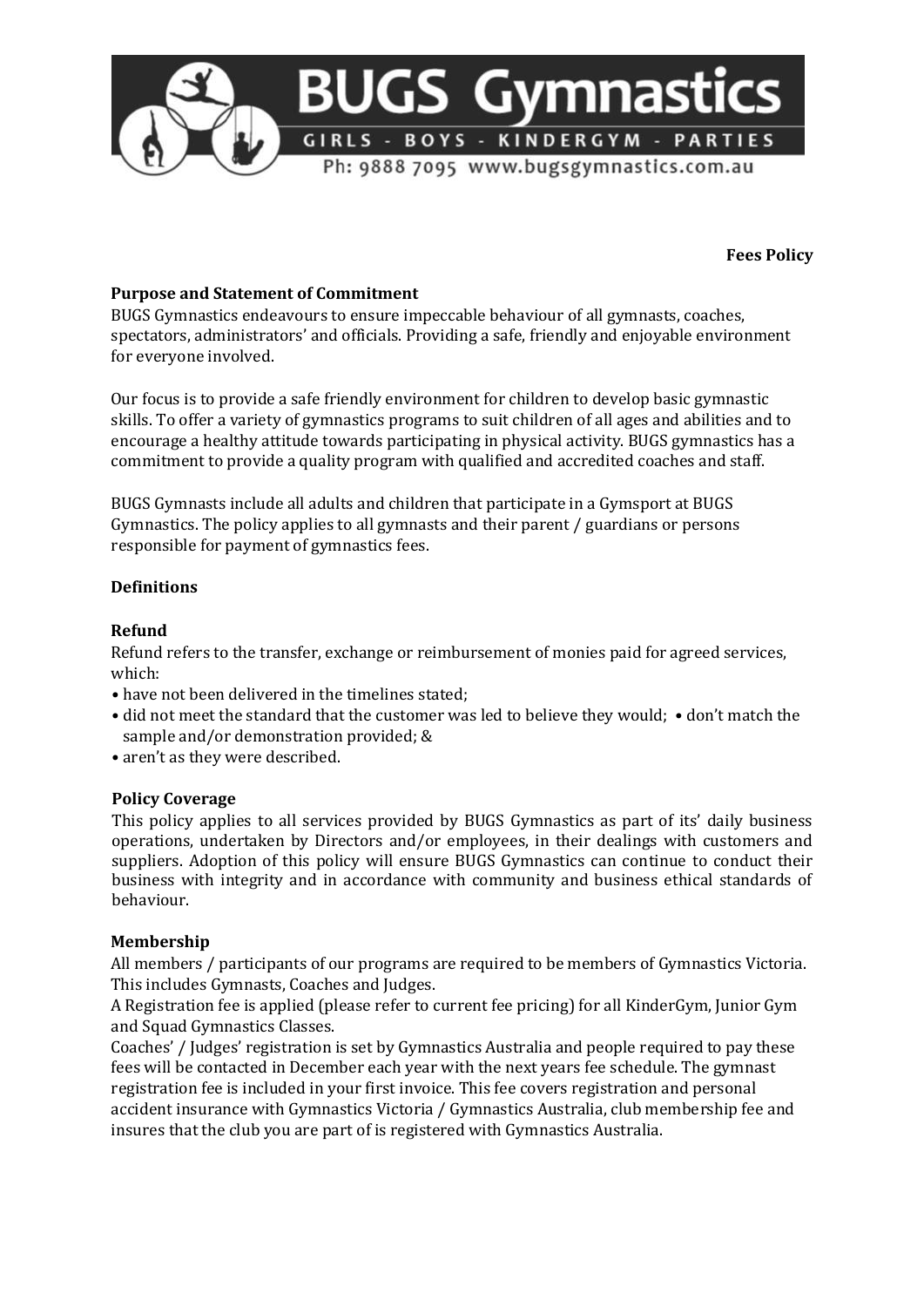

## **Fee Paying**

All fees are payable on a term basis. It is your responsibility to rebook each term. No positions will be held or reserved unless term fees have been paid. Fees and reenrollment are always due at least two weeks prior to the end of term (two full weeks before the end of term 4, for term 1 bookings). Members that do not book and pay by the due date may lose their place. Payments can be made via cheque, cash or preferred payment via the online portal by credit card.

#### **Payment Plans**

Payment plans are available to all members. Payment plans are set by the parents of the gymnast paying the fees. All payments must fall on either a Monday, Tuesday, Wednesday or Thursday as these are our processing days.

The total term fee amount must be paid before the last two weeks of the end of term. The credit card holder must agree to the payment plan and honour that plan, if anything needs to change they are responsible for notifying the office.

If a payment plan is not paid in full by the end of the term then the gymnast/gymnasts will not be renewed for the following term until their account is settled for the current term. If the terms and conditions of the payment plan are not met then the customer will not be entitled to a payment plan in the future.

#### **Hours of training**

If gymnasts need to finish early or arrive late this does not entitle a discount on fees as all the club's costs are the same regardless of the gymnast leaving early/starting late or missing a session.

If you book a holiday and will miss part of the term this does not entitle a discount on fees as all the club's costs are the same regardless of the gymnast attending or not.

#### **Illness**

If your child misses **two or more classes due to illness and you are able to provide the club with a medical certificate we may provide you with a credit note to the value of the missed classes**.

#### **Make Up classes**

You are entitled to **one makeup class per term per child** that can be used during that term where there is availability. You will need to contact the office to book in for a makeup class. Please do not turn up for a makeup class if you have not booked as you will be turned away unless a booking has been made.

The following guidelines and processes must be followed to enable access to a makeup class:

- Make up classes may only be booked when a gymnast is ill or is prohibited from attending class due any health restrictions/guidelines.
- Availability for makeup classes is at the discretion of BUGS Gymnastics. This means that we will have limited days / timeslots that we can book you in for a makeup class based on our timetable, class sizes, venue capacities based on restrictions and availability in alternative classes. We cannot guarantee a makeup class will be available on your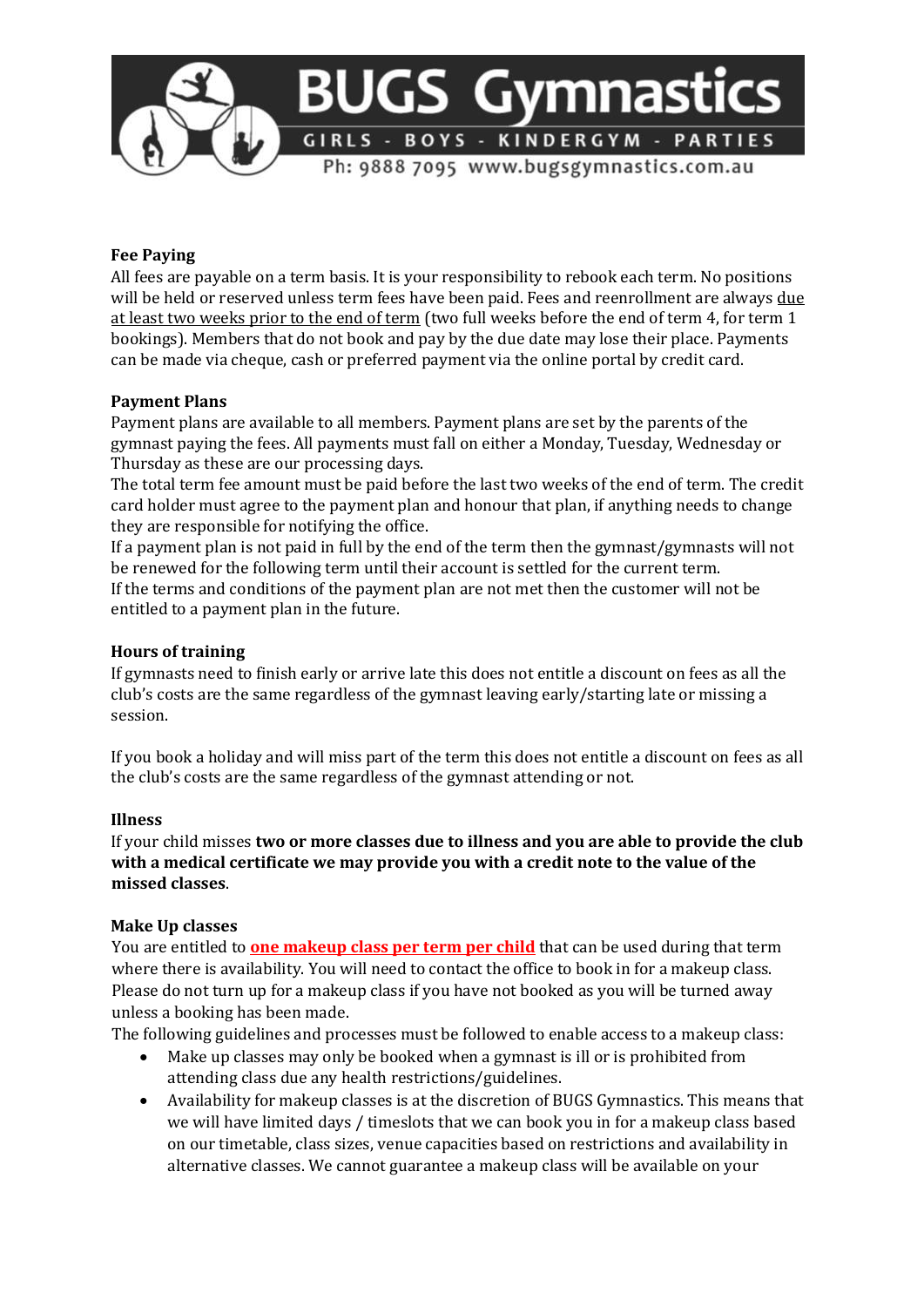

current day or at a similar time. Be prepared to be flexible. For example, if you attend class on Monday afternoon at 4.30pm, we may only be able to offer a make up on a Friday at 4pm and this is solely at the discretion of BUGS Gymnastics.

- All term fees must be paid in full prior to access being granted to a makeup class. Families on payment plans must ensure that their payment schedule is up to date, and all remaining payments remain due in full, regardless of missed classes.
- A maximum of one make up class will be permitted per gymnast per term and are not transferrable.
- No credits / refunds will be issued for missed classes, missed make up classes or due to your inability to attend the offered make up class. Credits will only be applied if you **miss two or more consecutive classes due to illness with a doctor's medical certificate supplied.**
- Make up classes must be booked with our management team in writing within one week of the missed class and make up classes must be taken within four weeks of the missed class. If your child misses their class due to illness / exclusion in line with our new conditions, you are required to email within one week of the missed class to book a makeup. Our management team will advise the day and time we have available for you to attend your makeup class and this must be taken within four weeks of the missed class. For example, if you miss a class in week two and we confirm availability of a makeup class for you, this must be taken by week six of term or your entitlement to a makeup class is cancelled.
- Make up classes will not be offered to gymnasts who are removed from class as a result of unacceptable behaviour.

# **Public Holidays**

Gymnasts do not pay (nor are classes held) on public holidays. These dates are taken into account when terms fees are set. Therefore public holidays do not count as a missed lesson.

# **Refunds**

Coach's timetables are set for the school term and therefore we must pay coaches for every class they teach, regardless of the number of gymnasts that attend each session. Therefore if you/ your child misses a class we are unable to provide you with a refund for any missed classes.

# **Refund Rules**

The following rules will apply:

- Non-attendance at general training sessions does not qualify a customer for a refund, transfer, credit or exchange against fees paid. It also does not allow for a change of day or time. Pre-payment of lesson fees and annual Club/Governing body registration fees, are a requirement to ensure a class position is available.
- Training fees do not include costs for events, level badges or any uniform items. The fees are applied for the coaching/tuition provided and use of the Club's gymnastics related equipment.